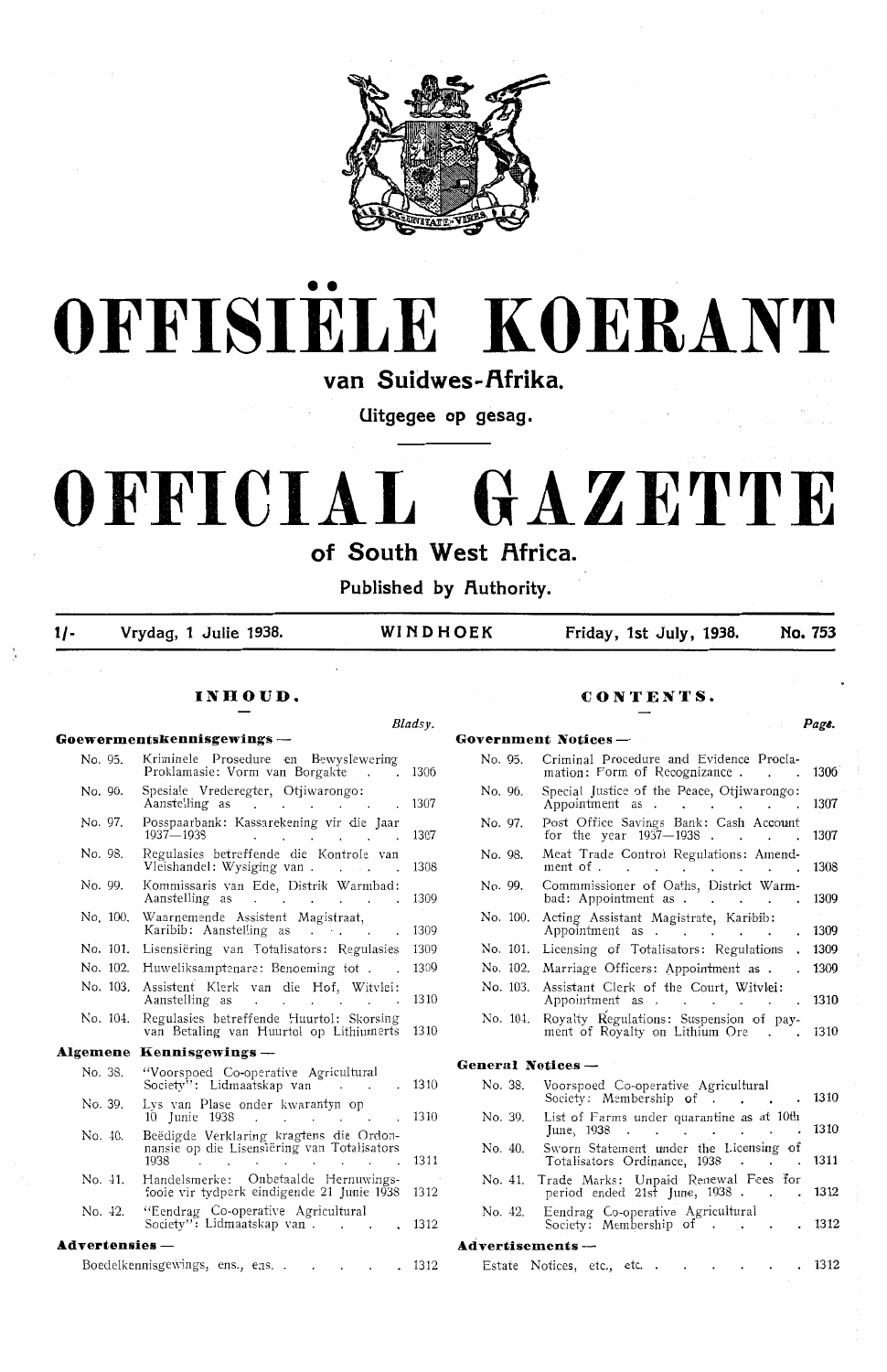# **Ooewermentskennisgewings.** I

Die volgende Goewermentskennisgewings word vir algemene inligting gepubliseer.

J. NESER,

*W aam. Sekretaris vir Suidwes-Afrika,* 

Kantoor van die Administrateur, Windhoek,

#### No. 95.] [1st July, 1938. [1st July, 1938. [1st July, 1938.]

#### KRIMINELE PROSEDURE EN BEWYSLEWERING PROKLAMASIE: VORM VAN BORGAKTE.

Dit het die Administrateur behaag om, ooreenkomstig subartikel (4) van artikel 355 van die Kriminele Prosedure<br>en Bewyslewering Proklamasie 1935, sy goedkeuring te heg<br>aan die aangehegte vorm deur die Regter van die Hoër Hof<br>van Suidwes-Afrika voorgeskryf ooreenkomstig suba in die Vyfde Bylae van, die bogemelde Proklamasie -

#### No. 7 (a).

#### BORGAKTE.

Dit sy hiermee k;enlik <lat op di,e .............. ... dag van .................................... 19 , persoonlik voor my verskyn het en erken dat hulle aan sy Maj,esteit die Kontng verskuldig is, genoemde ............... .... .............. .. .. . . ...... .. ........ .

die som van ..... : ............................. .... ..... ............ .............. . ~fe ~:io~~ie ... :::::::::::::::::::::::::::::::::::::::::::·:::::::::::::::::::::::: ::::::::::::::::::::: :.

in wettige en gangbare munt van die Gebied waarvoor hulle hulle roerende goed en onnoerende goed respektieflik verbind<br>ten gunste van Sy Majesteit die Koning, sy Erfgename en ten gunste va:n Sy Maj,esteit di·e Koning, sy Erfgename en Opvolgers, as genoemde ......... ....................................................... .. .. .. . die hiernaverme1de voorwaarde nie nakom ni,e.

Di•e voorwaarde van hi•erdie borgakte ti,s dat indiien voor- melde .................... .. .... ........... .. .. .. .. ................ .. ..... .. ............... ..... (In ver- ~~1 tt~~·e·~···~i:~ ... 8.e~~~.l:~i~~·~>. ... <.a\_) .. i~• ... ~e op .. di~ .. :::::::::::::::::::::::: \:lag van ................. ... ................. .............. 19...... verskyn om horn te verantwoord op 'n beskuldi•grng van ............................ .. ................................................ (6f by wyse van voorJopige onder- soek 6f by wyse van summi•ere verhoor)· en op sodanige plekke of tye waarna die saak verdaag mag word; (b) indien die saak in die vorm van 'n voorlopige ondersoek is, en die beskuldigde ter strafsitting verwys is, verskyn ingevolge enige dagvaarding aan hom uitgereik en enige heropening of voortsetting van die voormelde Voorlopige Ondersoek bywoon;<br>**en** te eniger tyd binne die tydperk van twaalf maande vanaf die datum hiervan verskyn en hom verantwoord op enige akte van beskuldiging of aanklag wat teen hom in 'n bevoegde hof voorgebring word as gevolg van genoemde Voor-<br>lopige Ondersoek en die uitspraak van die hof in verband met genoemde akte van beskuldiging of aanklag afwag; en

diening vain sodanige akte van beskuldi,ging of aanklag en . die dagvaarding daarop aanvaar te .... ........ ............ .. ...... .. is hi,erdie akte van borgst,elhng van nul en gener waarde of andersins bly dit van volle krag.

Gemaak en erken op die dag en jaar voormeld voor my, die voorme1de.

**Government Notices.** 

The following Government Notices **are** published for general information.

J. NESER,

*Actg. Secretary for South West Africa.* 

Office of the Administrator,

Windhoek.

#### CRIMINAL PROCEDURE AND EVIDENCE PROCLAMATION: FORM OF RECOGNIZANCE.

The Administrator has been pleased in terms of sub-section (4) of section 355 of the Criminal Procedure and Evidence Proclamation, 1935, to approve of the subjoined form prescribed by the Judge of the High Court of South West Africa, in terms of sub-section  $(1)$  of section 355 aforesaid, to be inserted after Form No. 7, in the Fifth Schedule to the aforesaid proclamation  $-$ 

#### No. 7 (a).

#### RECOGNIZANCE.

Be it remember•ed that on the ...... .. ....... day of ............... .. .... .. ............. . , 19 ..... , personally came before me and acknowledged themselves to owe to our Lord the King, the said ..... .... ... .. .. ..

| the sum of $\ldots$ $\ldots$ $\ldots$ $\ldots$ $\ldots$ $\ldots$ $\ldots$ $\ldots$ $\ldots$ $\ldots$ $\ldots$ $\ldots$ $\ldots$ $\ldots$ |  |
|------------------------------------------------------------------------------------------------------------------------------------------|--|
|                                                                                                                                          |  |
| of good and lawful money of the Territory to be made of                                                                                  |  |
| their movable property and immovable property, respectively,                                                                             |  |

thei•r movable property and immovable pr-operty, r,espectively, to the use of our said Lord the King, his H,eirs and succes- sors, if the said .............. ....................... .. .. ........... . shalt make default In the condition underwri{ten.

The condition of this Reoogruizance is that if the said ...... ........ .. ............... ..... ............. ........ ... .... . ..... (hereinafter called the accused)- shall (a) appear · in the .... ............. .. ... .. .. . .. .. . Court of ......... .... . .. .. . ...... at ................. .. .. .... ... .. .... .................................. on the ........................ day of .. ......... ........ ................ .. ........... to answer a charge of .......... .. .. ..... :..... ......................................... {Whether by way of Prepara.tory Examination or of Summary trial), and at all such times and places to which the case may be postponed; (b) if the said case is in the form of a Preparatory Examination, and the accused is committed for trial, appear in accordance<br>with any summons issued to him and attend at any reopening<br>or continuation of the said Preparatory Examination; and appear at any time within the period of twelve months from<br>the date hereof and answer to any indictment or charge that shall be presented against him in any competent Court arising out of the said Preparatory Examination and abide the judgment of the Court on the said indictment or charge; and

accept servic•e of such indictment or charge and the summons thereon at .... ..... .. ...................... .... ............ .. .... ........................ , .......... then this recognizance shalt be null and void or else remain in full force.

Taken and acknowledged the day and year above written, before me the aforesaid.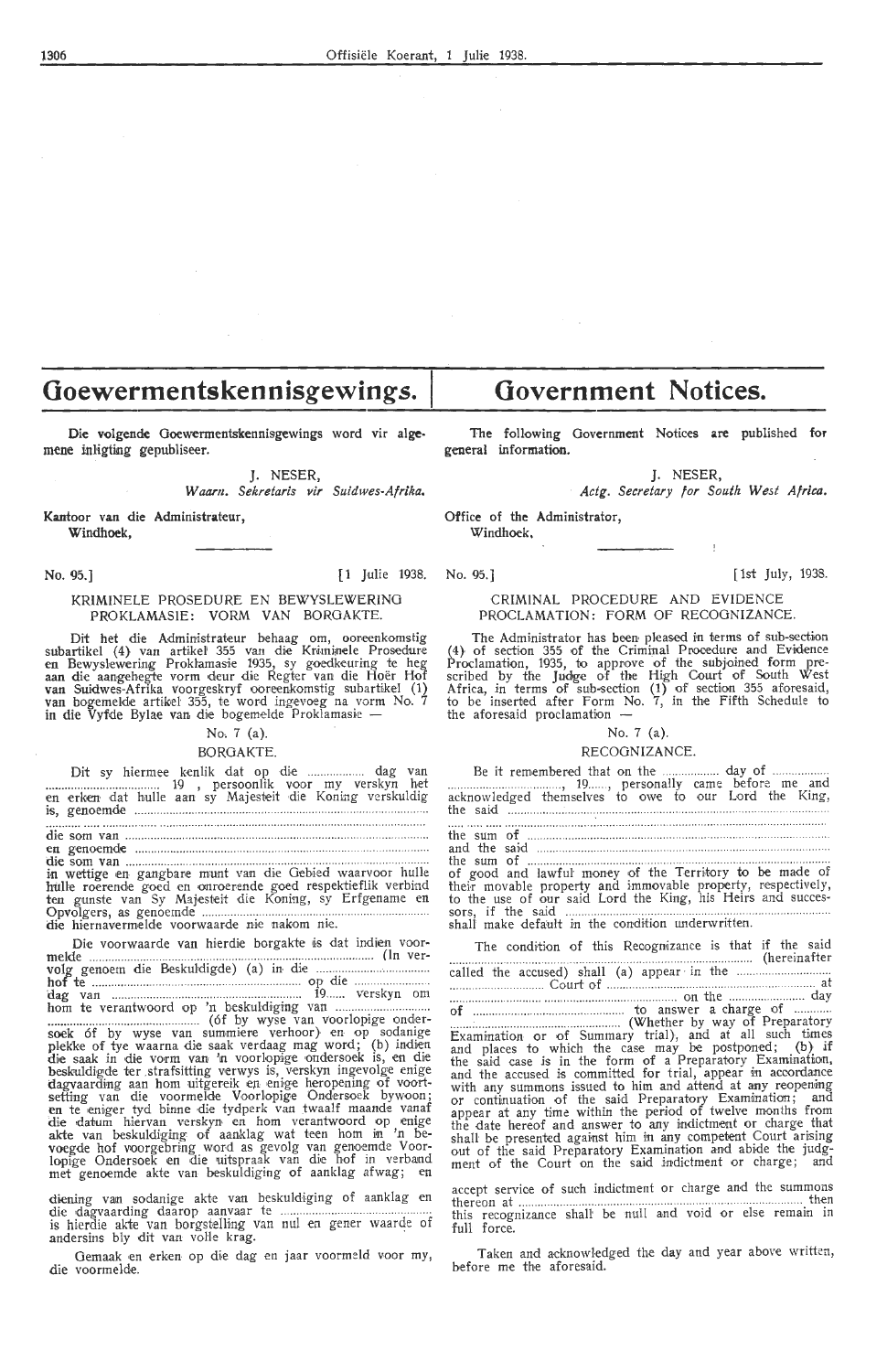#### SPESIALE VREDEREGTER, OTJIWARONOO.

Dit het die Administrateur behaag om, ooreenkomstig subartikel (1) van artikel *nege* van "De Speciale Vrederechters Proklamatie 1921", ADRIANUS LOUIS CORNELIUS LAMBRECHTS as Spesiale Vrederegter te Otjiwarongo, in distrik Otjiwarongo, pleks van Mnr. J. N. Lambrechts .wat verplaas is, met ingang vanaf 30 Mei 1938, aan te std.

No. 97.] [11 Junie 1938. No. 97.] [ 11th June, 1938.

#### POSSPAARBANK.

# KASSAREKENING VIR DIE **JAAR** 1937-38.

#### ONTVANGSTE. RECEIPTS.

| Saldo op 1 April 1937 .<br>Balance 1st April, 1937                                                                          | $. \; £335,763 \; 8 \; 1$ |  |
|-----------------------------------------------------------------------------------------------------------------------------|---------------------------|--|
| Ontvangste van Posmeesters .<br>Receipts from Postmasters                                                                   | 309,181 6 4               |  |
| S.W.A. Inlaes in Unie ontvang.<br>S.W.A. Deposits accepted in Union                                                         | 10,906 5 3                |  |
| Oorboekings van Unie<br>Transfers from Union                                                                                | $1,298$ 2 0               |  |
| Oorboekings van Sertifikaatrekening<br>Transfers from Certificate Account                                                   | $4,600 \quad 0.0$         |  |
| Rente op inlaes<br>Interest allowed on Deposits                                                                             | 8,141 10 9                |  |
| Rente op Sertifikate na Spaarbankrekening oor-<br>geboek<br>Interest on Certificates transferred to Savings<br>Bank Account | 1,328 2 1                 |  |
| Betaalorders uitgereik maar nog nie op 1 April<br>1937 betaal nie<br>Warrants issued not cashed on 1st April, 1937          | 855 17 5                  |  |
|                                                                                                                             | £672,074 11 11            |  |

#### SPAARBANK SERTIFIKAAT REKENING.

#### ONTVANGSTE. RECEIPTS. Saldo op 1 April' 1937, met uitsondering van<br>\_\_\_opgelope rente . . . . . . . . . . . £ 84,500 0 0 Balance 1st April, 1937, excluding accrued interest Oorboekings van Spaarbankrekening 18,475 0 0 Transfers from Savings Bank Account  $S$ ertifikate direk uitgereik  $\cdot$  .  $\cdot$  .  $\cdot$  20,525 0 0 Certificates issued direct £123,500 0 0

#### SPAARBANK-SERTIFIKAAT-RENTEREKENING.

#### ONTVANGSTE.

| RECEIPTS.                                                                                     |  |             |  |
|-----------------------------------------------------------------------------------------------|--|-------------|--|
| Opgelope rente op 1.4.1937 £1,206 15 0<br>Accrued Interest at 1.4.1937                        |  |             |  |
| Addisionele rente bygevoeg vir die jaar. 1,316 12 6<br>Additional Interest earned during year |  |             |  |
| Opgelope rente op 31.3.1938 1,510 5 10<br>Accrued Interest at 31.3.1938                       |  |             |  |
|                                                                                               |  | £4,033 13 4 |  |

Windhoek,

11 Junie/ 11th June, 1938.

## No. 96.] [1 Julie 1938. No. 96.] [1 Julie 1938. [1st July, 1938.

#### SPECIAL JUSTICE OF THE PEACE, OT JIWARONGO.

The Administrator has been pleased, in terms of sub-<br>section (1) of section *nine* of the Special Justices of the Peace Proclamation, 1921, to appoint ADRIANUS LOUIS CORNELIUS LAMBRECHTS as Special Justice of the Peace at Otjiwarongo, in the district of Otjiwarongo, vice Mr. J. N. Lambrechts transferred, with effect from the 30th May, J. N.<br>1938.

#### POST OFFICE SAVINGS BANK.

|  |  |  |  |  | CASH ACCOUNT FOR THE YEAR 1937-1938. |
|--|--|--|--|--|--------------------------------------|
|--|--|--|--|--|--------------------------------------|

UITBETALINGE. PAYMENTS.

| Uitbetalinge aan Spaarbankinlêers.<br>Payments to Savings Bank Depositors                                                | $\pm 261,215$ 1 8    |     |  |
|--------------------------------------------------------------------------------------------------------------------------|----------------------|-----|--|
| Oorboekings na Sertifikaatrekening<br>Transfers to Certificate Account                                                   | $\cdot$ $18,475$ 0 0 |     |  |
| S.W.A. Betaalorders in die Unie Betaal.<br>S.W.A. Warrants paid in Union                                                 | 31,934               | 2 1 |  |
| Oorboekings na Unie<br>Transfers to Union                                                                                | 1,338 19 9           |     |  |
| Betaalorders uitgereik maar nog nie op<br>31 Maart 1938 betaal nie.<br>Warrants issued not cashed on 31st March,<br>1938 | 526 16 10            |     |  |
| Saldo aan Inlêers verskuldig.<br>$\mathbf{r} = \mathbf{r}$<br>Balance due to Depositors                                  | 358,584 11 7         |     |  |

|                                                                                                    | £672,074 11 11 |          |              |
|----------------------------------------------------------------------------------------------------|----------------|----------|--------------|
| SAVINGS BANK CERTIFICATE A/C.                                                                      |                |          |              |
| UITBETALINGE.<br>PAYMENTS.                                                                         |                |          |              |
| Oorboekings na Spaarbankrekening.<br>Transfers to Savings Bank Account<br>$\therefore$ £ 4,600 0 0 |                |          |              |
| Uitbetalinge per tjek.<br>$\sim$ $\sim$ $\sim$ $\sim$ $\sim$<br>Payments by cheque                 | 20,200         | $\bf{0}$ | $\mathbf{0}$ |
| Saldo aan Sertifikaathouers verskuldig<br>Balance due to Certificate Holders                       | 98,700         | $\bf{0}$ |              |

£123,500 0 0

## SAVINGS BANK CERTIFICATE INTEREST A/C. UITBETALINOE.

PAYMENTS.

|             |  | £1,206 15 0 Oorboekings na Spaarbankrekening<br>Transfers to Savings Bank Account       |  | £1,328 2 1               |  |
|-------------|--|-----------------------------------------------------------------------------------------|--|--------------------------|--|
|             |  | 1,316 12 6 Uitbetalinge per tjek 1,195 5 5<br>Payments by Cheque                        |  |                          |  |
|             |  | 1,510 5 10 Saldo aan Sertifikaathouers verskuldig<br>Balance due to Certificate Holders |  | $1,510 \quad 5 \quad 10$ |  |
| £4,033 13 4 |  |                                                                                         |  | £4,033 13 4              |  |

W. W. WILLIAMS,

Direkteur van Pos- en T**elegraafwese.**<br>Director of Posts and **Telegraphs**.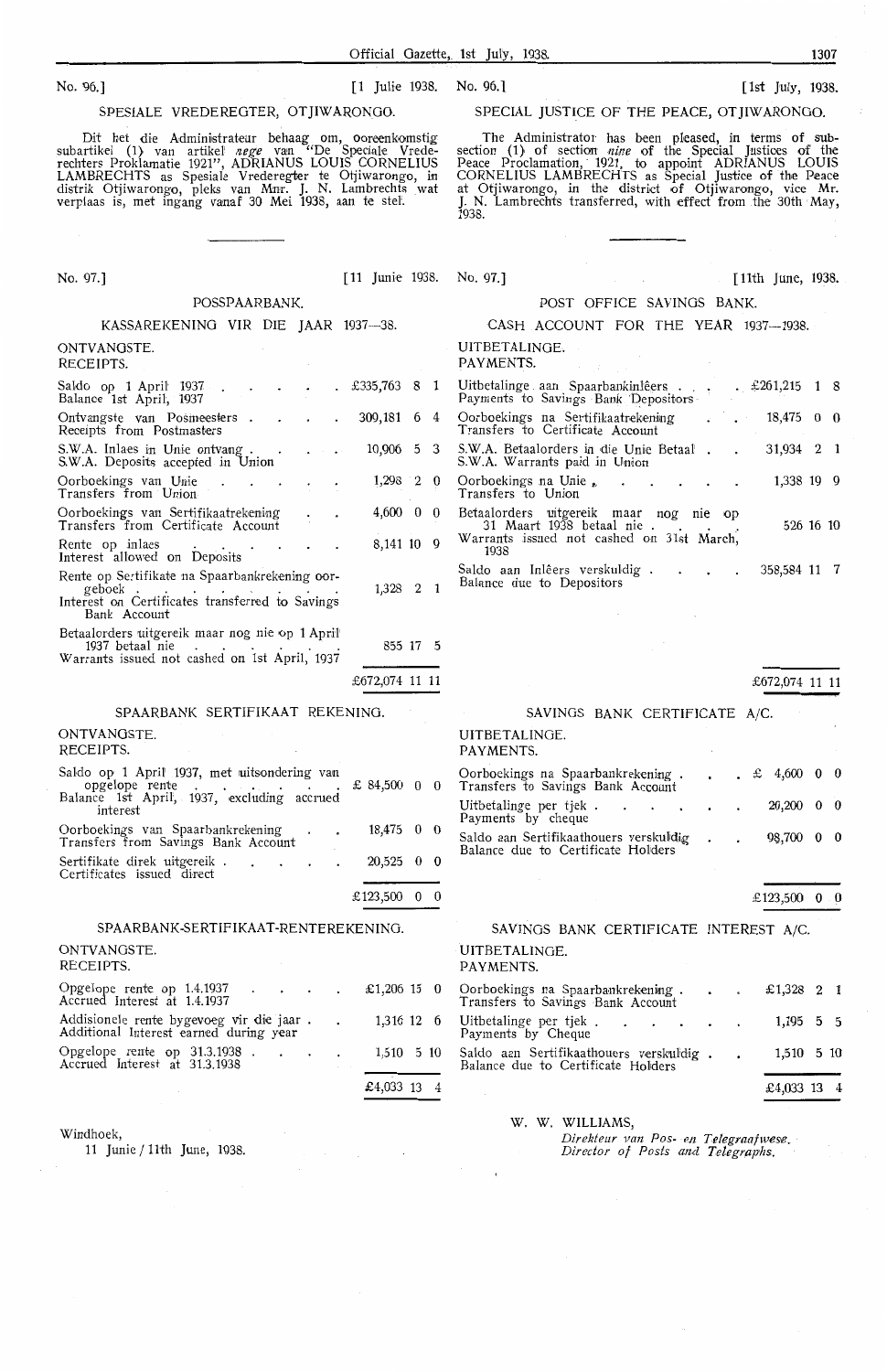| POSSPAARBANK BALANSSTAAT.                                                                                  |                                                                                                                                                                                     | POST OFFICE SAVINGS BANK BALANCE ACCOUNT.                                                                    |  |
|------------------------------------------------------------------------------------------------------------|-------------------------------------------------------------------------------------------------------------------------------------------------------------------------------------|--------------------------------------------------------------------------------------------------------------|--|
| LASTE.<br>LIABILITIES.                                                                                     |                                                                                                                                                                                     | BATES.<br>ASSETS.                                                                                            |  |
| Saldo aan Inlêers verskuldig 31.3.1938.<br><b>Balance due to depositors 31.3.1938</b>                      | $\text{\LARGE .}$ $\text{\LARGE .}$ $\text{\LARGE .}$ $\text{\LARGE .}$ $\text{\LARGE .}$ $\text{\LARGE .}$ $\text{\LARGE .}$ $\text{\LARGE .}$ $\text{\LARGE .}$ $\text{\LARGE .}$ | Fondse by Staatskuldkommissarisse gedeponeer<br>£462,695 18 2<br>Funds lodged with Public Debt Commissioners |  |
| Saldo aan Sertifikaathouers verskuldig 31.3.1938<br>Balance due to Certificate Holders 31.3.1938           | 98,700 0 0                                                                                                                                                                          |                                                                                                              |  |
| Opgelope Rente Spaarbanksertifikate 31.3.1938<br>Accrued Interest Savings Bank Certificates<br>31.3.1938   | $1,510 \quad 510$                                                                                                                                                                   |                                                                                                              |  |
| Betaalorders uitgereik maar nog nie op<br>31.3.1938 betaal nie<br>Warrants issued but not cashed 31.3.1938 | 526 16 10                                                                                                                                                                           |                                                                                                              |  |
| Saldo aan Voorskotrekening verskuldig.<br>Balance due to Imprest Account                                   | 3,374 3 11                                                                                                                                                                          |                                                                                                              |  |
|                                                                                                            | £462,695 18 2                                                                                                                                                                       | £462,695 18                                                                                                  |  |

POSKANTOOR SPAARBANK INKOMSTEREKENING VIR DIE JAAR GEEINDIG 31 MAART 1938. POST OFFICE SAVINGS BANK INCOME ACCOUNT FOR THE YEAR ENDING 31ST MARCH, 1938.

| Aan rente en Diwidende op beleggings.<br>To interest and Dividends on investments | £16,376 8 4 |  | Per rente toegeken aan spaarbankinlêers<br>By interest allowed to Savings Bank depositors                                                                                                                | £ 8,141 10 9 |  |
|-----------------------------------------------------------------------------------|-------------|--|----------------------------------------------------------------------------------------------------------------------------------------------------------------------------------------------------------|--------------|--|
| $\sim$<br>$\lambda$ .<br><br><br>A $\sim$                                         |             |  | Per opgelope rente Spaarbanksertifikaathouers<br>By accrued interest Savings Bank Certificate<br>Holders                                                                                                 | 1,510 5 10   |  |
|                                                                                   |             |  | Per addisionele rente toegeken aan Sertifikaat-<br>houers<br>the contract of the contract of the contract of the contract of the contract of<br>By additional interest allowed to Certificate<br>Holders | 1,316 12 6   |  |
|                                                                                   |             |  | Per verskil aan krediet inkomste.<br>By difference to credit revenue                                                                                                                                     | 5,407 19 3   |  |
| $\sim 10^{-11}$                                                                   | £16,376 8   |  |                                                                                                                                                                                                          | £16,376 8 4  |  |
| and the process of the state<br>Windhoek,<br>11 Junie / 11th June, 1938.          |             |  | W. W. WILLIAMS,<br>Direkteur van Pos- en Telegraafwese.<br>Director of Posts and Telegraphs.                                                                                                             |              |  |

**<sup>11</sup>**Junie/ 11th June, 1938.

Dit het die Administrateur behaag om, ingevolge en kragtens die bevoegdhede hom verleen deur artikel *sewe*<br>1991 van die Ordonnansie betreffende die Kontrole van Vleis**handel 1935 (Ordonnansie No.** 8 van 1935), die volgende regu-<br>**lasies te maak,** synde wysigings van, en byvoegsels tot die regulasies gepubliseer volgens Ooewermentskennisgewing No.<br>157, van die agste dag van November 1935, soos gewysig deur Goewermentskennisgewing No. 121 van die eerste dag<br>van Augustus 1936, en Goewermentskennisgewing No. 220<br>van die vyftiende dag van Desember 1937, en te word gelees<br>as deel van die genoemde regulasies.

#### REGULASIES.

27. Regulasie 12 word hiermee geskrap en deur die onderstaande nuwe regulasie vervang :-

"12. (1), Geen beeste, skape, bokke of varke mag uit die Gebied na 'n gekontrolleerde markgebied soos<br>hieronder omskryf uitgevoer word nie, behalwe kragtens 'n permit wat deur die Raad uitgereik is. Kwotas vir sodanige uitvoer na gekontrolleerde markgebiede word deur die Raad toegeken, wat *in* sodanige for• kennings na eie onbeperkte goeddunke mag handel. Enige *bona fide* boer of *bona fide* spekulateur in lewende hawe wat behoorlik gelisensiëer is, kan aansoek doen om 'n kwota vir uitvoer na sodanige markgebied<br>maar moet dit op 'n sodanige datum of datums doen<br>as wat deur die Raad van tyd tot tyd vasgestel word.

Elke sodanige aansoek moet vergesel word deur 'n verklaring op die voorgeskrewe vorm, synde Vorm **C**  i**n die** Bylae van hierdie regulasies. By die toekenning<br>van 'n kwota kan die Raad na sy goeddunke besluit **of 'n** applikant, 'n *bona fide* hoer of **'n** *bona /id?*  spekulateur in J.ewende hawe **is.** 

(2) Die Raad kan, na sy goeddunke, enige be-<br>sondere gekontrolleerde mark, 6f aan boere, 6f aan<br>spekulateurs in lewende hawe, toeken, of verklaar dat enige sodanige mark begunstigend sal wees of vir boere of vir spekulateurs in lewende hawe, na gelang die geval mag wees."

28. Regulasie 19 word hiermee gewysig deur byvoeging **van die onderstaande nuwe paragraaf aan die end daarvan:--**

No. 98.] [1st July, 1938. [1st July, 1938.] [1st July, 1938.]

The Administrator has been pleased, under and by virtue of the powers conferr-ed upon him by section *seven* of the Meat Trade Control Ordinance, 1935 (Ordinance No. 8 of 1935), to make the following regulations, being amendments of, and additions to the regulations published under Government Notice No. 157 dated the eighth day of November, 1935, as amended by Government Notice No. 121 dated the<br>first day of August, 1936, and Government Notice No. 220 dated the fifteenth day of December, 1937, and to be read<br>as part of the said regulations.

#### REGULATIONS.

27. Regulation 12 is hereby deleted and the following new regulation substituted therefor:-

"12. (1) No cattle, sheep, goats or pigs shall be exported from the Territory to a controlled market<br>area as hereinafter defined, except under a permit issued by the Board. Quotas for such export to controlled market areas will be allotted by the Board which shall have absolute discretion to make such allotments as it may deem fit. Any *bona fide* farmer or *bona fide*<br>speculator in livestock, duly licensed, may apply for<br>a quota for the export to such controlled market area, but must do so on a date or dates to be fixed by the Board from time to time.

Any such application must be accompanied .by a declaration on the prescribed form, being Form C<br>in the Schedule to these regulations. It shall be in the discretion of the Board for the purpose of allotting a quota to decide whether an applicant is a *bona fide* **farmer** or *bona fide* speculator in livestock.

(2) The Board may, in its discretion, allocate any particular controlled market either to farmers or to<br>speculators in livestock, or declare that any such market will be preferential either to farmers or to speculators in livestock, as the case may be.''

28. Regulation 19 is hereby amended by the addition of the following new paragraph at the end thereof:-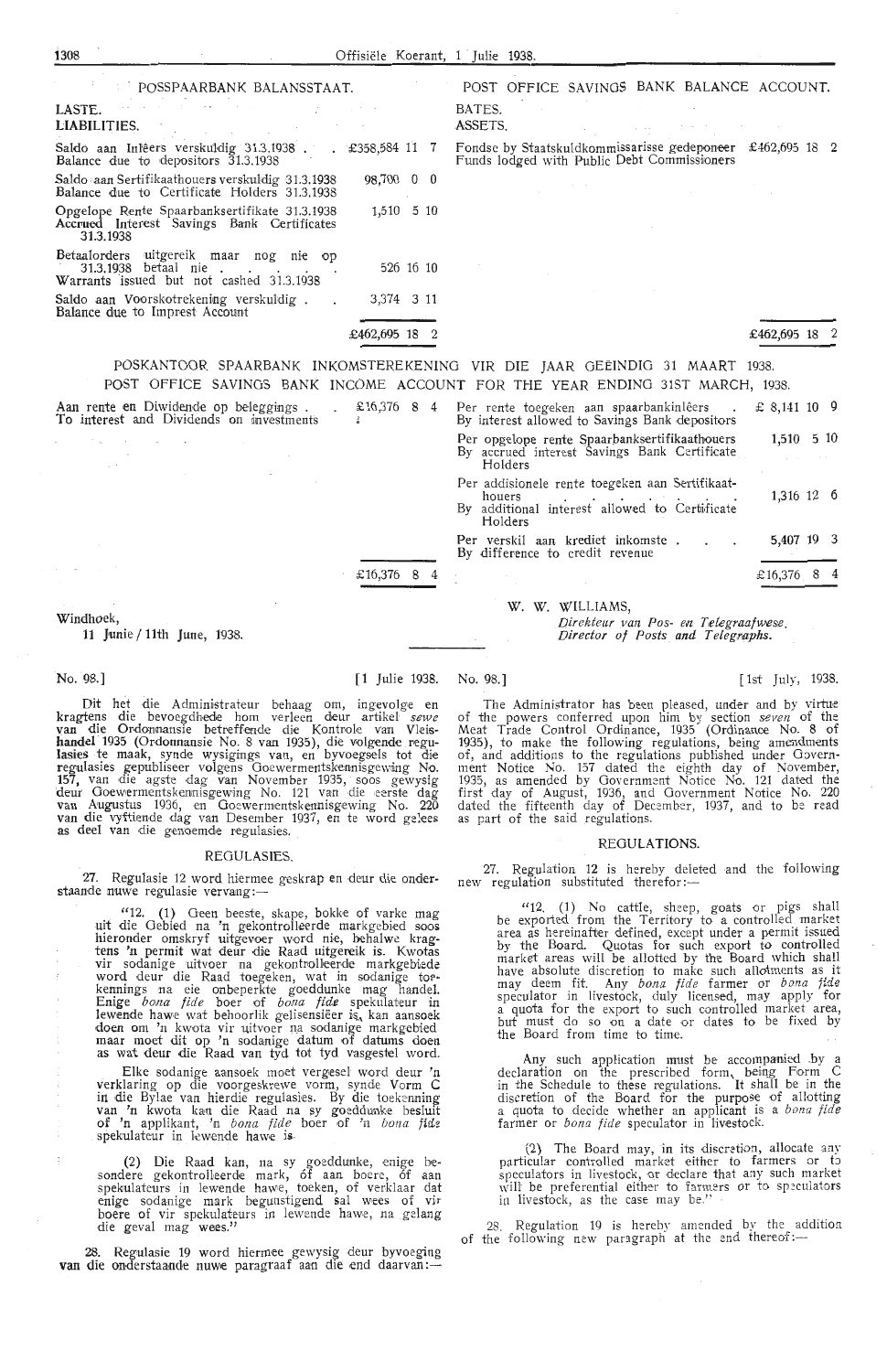"(c) Enige persoon wat enige beeste, skape, bokke of varke uit die Gebied ua 'n gekontrolleerde markgebied uit-<br>voer of laat uitvoer, behalwe volgens 'n permit deur die Raad uitgereik, is skuldig aan 'n oortreding en by skuldigbevinding onderhewig aan 'n boete van hoogstens vyftig pond, of by wambetaling aan gevangenisstraf vir 'n tydperk van hoogstens ses maande."

29. In hierdie regulasies tensy dit teenstrydig met die samehang sou wees, beteken:-

- "gekontrolleerde mark" enige mark binne 'n gekontrolleerde markgebied;
- "gekontrolkerde markgebied" die gebied bestaande uit die magistraatsdistrikte van Benoni, Boksbtirg, Brakpan, Germiston, Johannesburg, Krugersdorp, Pretoria en<br>Springs in die provinsie van Transvaal, en die magistraatsdistrikte van Simonstad, Wynberg, Kaap en Belville in die Kaapprovinsie van die Unie van Suid-Afrik**a.**

Ooreenkomstig subartikel (1) van artikel twee van die Kommissarisse van Ede Proklamasie 1928 (Proklamasie No. 24 van 1928), word hiermee bekendgemaak dat die Administrateur SERVAAS WILLEM JOHANNES VERSTER, Hoofonderwyser van die Primêre Skool, Ukamas, aangestel **bet** as 'n Kommissaris van Ede vir die distrik Warmbad.

No. 100.] [1 Julie 1938. No. 100.] [1 Julie 1938. [1st July, 1938.

Dit het die Administrateur behaag om sy goedkeuring te heg aan die aanstelling van JOHANNES NICOLAAS<br>LAMBRECHTS as waarnemende Assistent Magistraat, Karibib LAMBRECHTS as waarnemende Assistent Magistraat, Karib1b,<br>vir die -doel om siviele stukke te endosseer vir diening of uitvoering in die Karibibse distrik, met ingang vanaf 28 Mei 1938, in die plek van Mnr. W. 0. H. Menge, wat verplaas is

No. 101.] [1 Julie 1938. No. 101.] [ Tst July, 1938.

Dit het die Administrateur behaag om, ooreenkomstig artikel twee van die Ordonnansie op die Lisensiëring van Totalisators 1938 (Ordonnansie No. 5 van 1938), die vol·-<br>gende reëls en voorwaardes voor te skrywe waaraan die<br>uitreiking van 'n lisensie om 'n Totalisator te gebruik onderhewig sal wees:-

- 1. Ingeval 'n reisiesbyeenkoms vir een of ander rede 'uitgestel word moet weer aansoek vir 'n lisensie om<br>'n Totalisator by die uitgestelde byeenkoms te gebruik gemaak word.
- 2. Niemand onder die ouderdom van agtien jaar mag tot die terrein waar die Totalisator gebruik word, toege-<br>laat word, of toegelaat word om 'n kaartjie by 'n Totalisator te koop nie.
- 3. Dit is wettig vir enige blanke lid van die Suidwes• Afrika Polisie, of ander behoorlik gemagtigde publieke<br>amptenaar, om te eniger tyd te eis om toegelaat te<br>word tot die terrein waar 'n Totalisator gebruik word,<br>en om sodanige Totalisator of die boeke of stukke,<br>ens., wat

#### No. 102.] [1 Julie 1938. No. 102.] [1 Julie 1938. [1st July, 1938.

#### HUWELIKSAMPTENARE: BENOEM!NG TOT.

Dit het die Administrateur behaag om, ooreenkomstig artikel *vyf,* subartikel (2) van " De Huweliksvoltrekkings Proklamatie 1920'' (Proklamasie No. 31 van 1920), die onder-<br>genoemde here te benoem tot huweliksamptenare vir Suidwes-<br>Afrika, met ingang vanaf 16 Junie 1938 :--

- (1) Welserwaarde Pater WILLIBALD BALLMEIER van die Rooms Katolieke Sending; en
- (2) Weleerwaarde CARL SEBASTIAAN VAN HEERDEN STEENEKAMP van die Nederduits Hervormde Kerk.

"(c) Any person who exports or causes to be exported any cattle, sheep, goats or pigs from the Territory to a<br>controlled market area except under a permit issued by the Board shall be guilty of an offence and liable<br>on conviction to a fine not exceeding fifty pounds or<br>in default of payment to imprisonment for a period not exceeding . six months."

29. In these regulations, unless inconsistent with the context:-

- "controlled market" shall mean any market within a controlled market area;
- "controlled market area" shall mean the area comprised ntrolled market area shall mean the area comproduct<br>by the magisterial districts of Benoni, Boksburg, Brakpan, Germiston, Johannesburg, Krugersdorp, Pretoria and Springs in the Transvaal Province and the magisterial districts of Simonstown, Wy.nberg, Cape and **Bel'l**ville in the Cape Province of the Union of South Africa.

#### No. 99.] [1 Julie 1938. No. 99.] [1 Julie 1998. [1st July, 1938.

In terms of sub-section  $(1)$  of section two of the Commissioner of Oaths Proclamation, 1928 (Proclamation No. 24 of 1928), it is hereby notified that the Administrator has appointed SERVAAS WILLEM JOHANNES VERSTER, Prind· pal of the Primary School, Ukarmas, as a Commissioner of Oaths for the district of Warmbad.

The Administrateur has been pleased to approve of the appointment of JOHANNES NICOLAAS LAMBRECHTS as acting Assistant Magistrate, Ka11ibib, for the purpose of endorsing civil processes for service or execution in the district o**f** Karibib, with effect from the 28th May, 1938, vice **Mr.**<br>W. O. H. Menge transferred.

In terms of section two of the Licensing of Totalisators Ordinance, 1938 (Ordinance No. 5 of 1938), the Administrator has been pleased to prescribe the following rules and conditions to which the issue of a licence to use a Totalisator<br>shall be subject:—

- 1. In the event of a race meeting being postponed for any reason whatsoever, fresh application for a licence to use a Totalisator at the postponed meeting must be made.
- 2. No person under the age of eighteen shall be allowed access to the Totalisator premises, or be allowed to purchase a ticket at a Totalisator.
- 3. It shall be lawful for any European member of the South West Africa Police, or other duly authorised public officer, at any time to demand access to the premises where a Totalisator is being made, and to inspect such Totalisator or the books or the records, etc., pertaining to the operations of such Totalisator.

#### MARRIAGE OFFICERS: APPOINTMENT AS.

The Administrator has been pleased, in terms of section *five*, sub-section (2) of the Solemnization of Marriages Proclamation, 1920 (Proclamation No. 31 of 1920), to approve<br>of the appointment of the undermentioned gentlemen as<br>Marriage Officers for South West Africa, with effect from the 16th June, 1938 :-

- (1) Reverend Father W!LLIBALD BALLMEIER of the Roman Catholic Church; and
- (2) Reverend CARL SEBASTIAAN VAN HEERDEN STEENE-<br>KAMP of the "Nederduits Hervormde Kerk".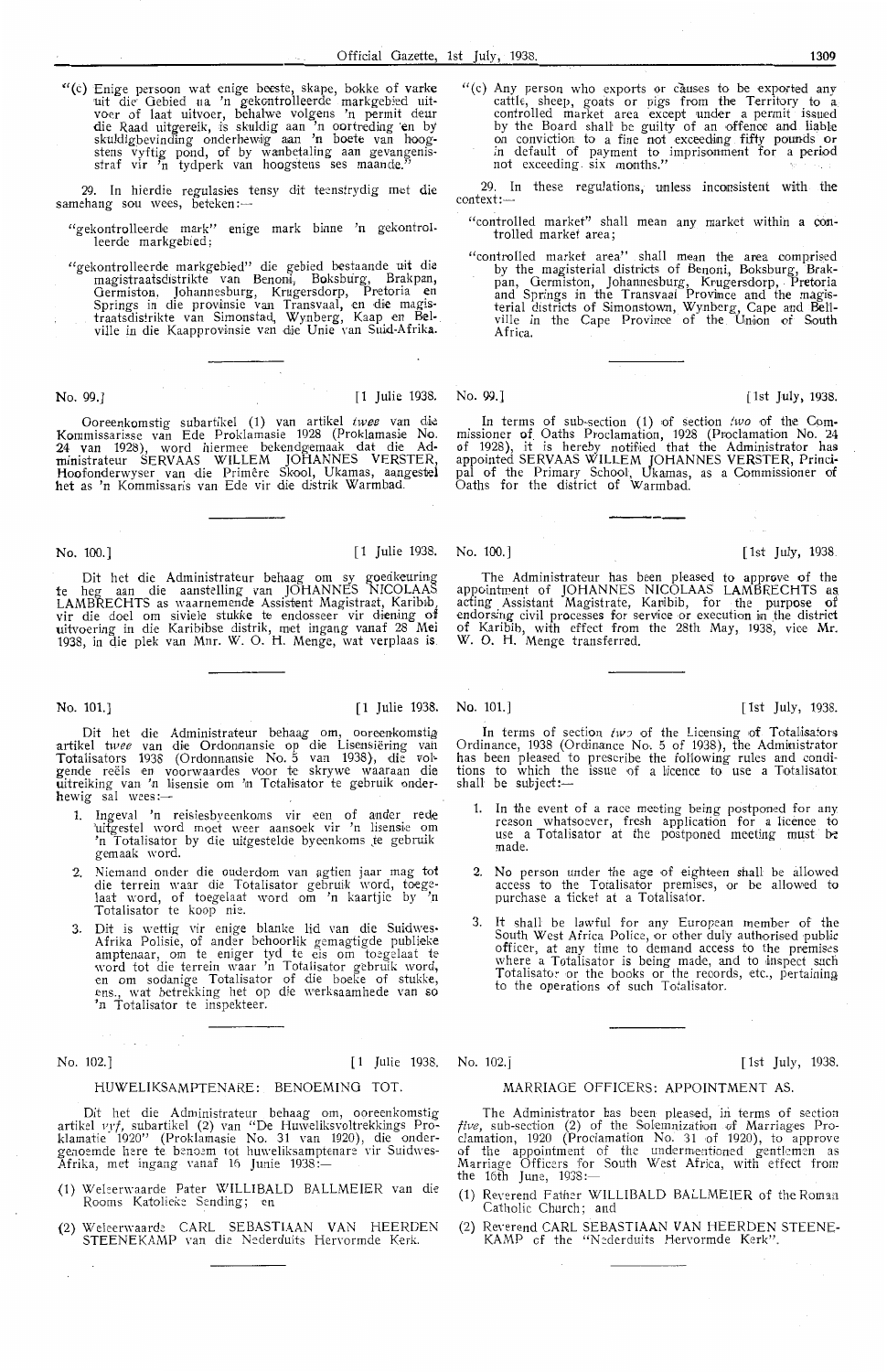Court has been approved:-

No. 103.] The Contract of Latitude 1938. No. 103.] The Contract of the Contract of Latitude 1938. No. 103.] The Contract of the Contract of the Contract of the Contract of The Contract of the Contract of the Contract of th

Die volgende aanstelling as Assistent Klerk van die Hof is goedgekeur ;-

WITVLEI: JACOB DANIEL BEUKES, met ingang vanaf 6 Junie 1938, in die plek van O/Sersant J. H. Venter.

No. 104.] [1 Julie 1938. No. 104.] [1 15 July, 1938.

#### REGULASIES BETREFFENDE HUURTOL.

. Dit het die' Administrateur behaag om, ingevolge en kragtens die bevoegdhede aan horn verl,een deur. artikels *vier*en-sestig en ses-en-neëntig van die Keiserlike Mynordonnansie vir Duits Suidwes-Afrika van die agste dag van Augustus 1905,<br>soos van tyd tot tyd gewysig, om die huurtol te skors, wat betaalbaar is op lithiumerts in terme van Goewermentskennisgewing No. 81 van 25 Junie 1934, soos gewysig by Ooewermentskennisgewing No. 6 van 2 Januarie 1935, Goewermentskenni'sgewing No. 58 van 24 Maart 1936, Goewermentskennisgewing No. 173 van 1 Desember 1936 en Goewermentskennisgewing No. 5 van 3 Januarie 1938, vanaf die eerste dag<br>van Julie 1938 tot die een-en-dertigste dag van Desember 1938.

Algemene Kennisgewings.

#### (No. 38 van 1938.)

#### KOÖPERATIEWE LANDBOUVERENIGINGS.

Die volgende besonderhede in verband met die lidmaatskap van Koöperatiewe Landbouverenigings word vir alge-<br>mene informasie gepubliseer ooreenkomstig die bepalings van<br>subartikel (3) van artikel 31 van die Koöperasie Proklamasie No. 19 van 1922.

# **General Notices.**

The following appointment as Assistant Clerk of the

WITVLEI: JACOB DANIEL BEUKES, with effect from the 6th June, 1938, vice L/Sergeant J. H. Venter.

ROYALTY REGULATIONS.

The Administrator has been pleased under and by virtue of the power vested in *him* by sections *sixty-four* and. *ninety*six of the Imperial Mining Ordinance for German South West Africa of the eighth day of August, 1905, as amended from<br>time to time, to suspend the royalty payable on lithium ore in

#### (No. 38 .of 1938.)

#### CO-OPERATIVE AGRICULTURAL SOCIETIES.

The following particulars in regard to the membership of Co-operative Agricultural Societies are published for general information in accordance with the provisions of sub-section (3) of section 31 of the Co-operation Proclamation No.  $19$  of 1922.

#### VOORSPOED CO-OPERATIVE AGRICULTURAL SOCIETY.

*Addisionele Lid.* - *Additional Member.* 

| $No.$ $Naam-Name.$             | Adres — Address. |
|--------------------------------|------------------|
| 11. Jan Geritz Bantjes Webster | Dornfeld, Outjo. |

Registrasie Kantoor van Aktes, Deeds Registry, Windhoek, 16.6.1938.

#### (No. 39 van 1938.)

## Die volgende word vir algemene informasie gepubliseer :-**L YS VAN PLASE** ONDER **KWARANTYN OP**

## 10 JUNIE 1938.

#### **MILTSIEKTE:**

KARIBIB: Okomitundu.

OKAHANDJA: Entenkich 128. OMARURU: Ombonna 89.

OTJIWARONGO: Graslaagte 313, Hartebeeslaagie 319,

Okawakuatjiwi.

OOBABIS: Samsons Windmilt (Aminuis Reserwe).

#### SPONSSIEKTE:

BETHANIE: Bosmansputs. OROOTFONTEIN: Barbarossenhof, Khusib III, Khusib II No. 7, Westerwald.

KARIBIB: Okomitundu, Okapaue, Claustal Ost, Waldhausen.<br>OKAHANDJA: Ovuimbo Ost, Montrose.<br>WINDHOEK: Aida, Arnstatt, Doornpoort.

OMARURU: Ondonganji 71, Otjimakuru 62/66;

#### SLAPSIEKTE

#### GROOTFONTEIN: Bubus 213

#### M. M. NESER Hoofveearts.

**Windhoek** 10 Junie 1938.

loth June, 1938.

H. F. DOWLING,<br>Registrateur van Koöperatiewe Verenigings en Maatskappye. Registrar of Co-operative Societies and Companies.

#### (No. 39 of 1938.)

The following is published for general information:-

LIST OF **FARMS** UNDER QUARANTINE **AS AT** 

#### 10TH JUNE, 1938. **ANTHRAX:**

KARIBIB: Okomitundu.

OKAHANDJA: Ententeich 128. OMARURU: Ombonna 89.

OTJIWARONGO: Graslaagte 313, Hartebeeslaagte 319',

Okawakuatjiwi.

OOBABIS: Samsons Windmill (Aminuis Reserve).

#### **BLACKQUARTER:**

BETHANIE: Bosmansputs.<br>GROOTFONTEIN: Barbarossenhof, Khusib III, Khusib II No. 7, Westerwald.

KARIBIB: Okomitundu, Okapaue, Clausta1 Ost, Waldhausen. OKAHANDJA: Ovuimbo Ost, Montrose.

WINDHOEK: Aida, Arnstatt, Doornpoort.<br>OMARURU: Ondonganji 71, Otjimakuru 62/66.

#### **DOURINE**

OROOTFONTEIN: Bubus 213.

M. M. NESER

Senior Veterinary Surgeon

 $\mathbf{r}$ 

**Windhoek,** 

terms of Government Notice No. 81 of 25th June, 1934, as amended by Government Notice No. 6 of 2nd January, 1935, Government Notice No. 58 of 24th March, 1936, Government<br>Notice No. 173 of 1st December, 1936, and Government Notice No. 5 of 3rd January, 1938, as from the first day of July 1938, to the thirty-first day of December, 1938.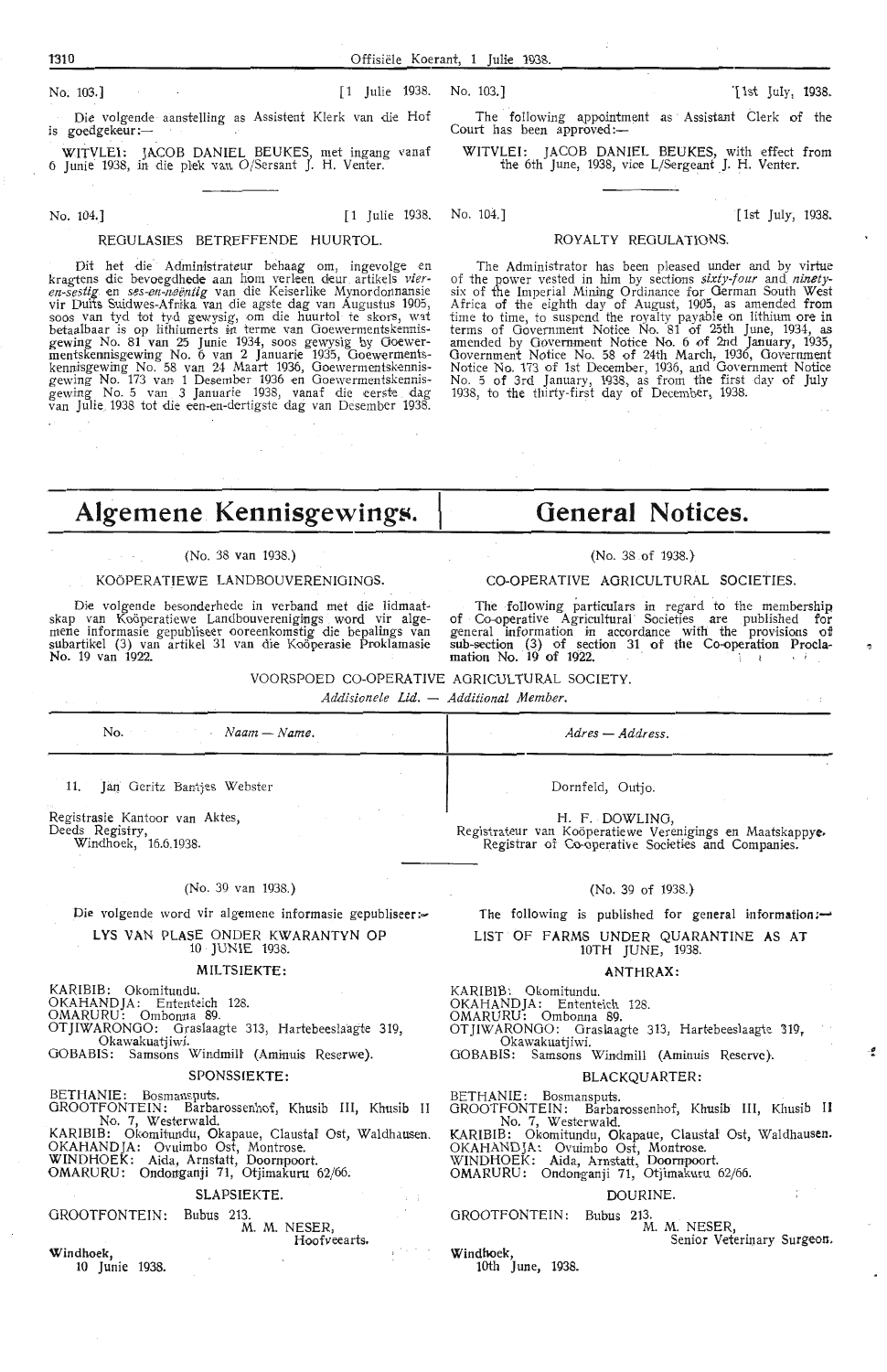#### (No. 40 van 1938.} (No. 40 of 1938.)

Ooreenkomstig artikel drie van die Ordonnansie op die Lisensiëring van Totalisators 1938 (Ordonnansie No. 5 van<br>1938) het die Sekretaris vir die Gebied die beëdigde ver-<br>klaring waarvoor daardie artikel voorsiening gemaak word voorgeskryf om in die vorm, soos in Aanhangsel "A" hier**van** aangegee, te wees.

 $\bar{\mathcal{L}}$ 

BYLAE **"A".** 

#### TOTALISATORSBELASTING.

## (ORDONNANSIE NO. 5 VAN 1938.)

| NO. VAN<br>REISIES. | WEN- | <b>KAARTE</b> |   | PLEK- | <b>KAARTE</b> |   | Ontvangste<br>Totalisator | Totale<br>van |   | Totalisator<br>Kommissie<br>$(10^0/0$ van<br>Bruto Ont-<br>vangste). |           |   |   |                           | Totalisators<br>Belasting<br>$(40^{\circ}/_{0}$ van<br>Totalisator<br>Kommissie). |                                                                   |  |  |
|---------------------|------|---------------|---|-------|---------------|---|---------------------------|---------------|---|----------------------------------------------------------------------|-----------|---|---|---------------------------|-----------------------------------------------------------------------------------|-------------------------------------------------------------------|--|--|
|                     | £    | s             | d | £     | s             | d | £                         | $\mathbf s$   | d | £                                                                    | ${\bf s}$ | đ | £ | $\boldsymbol{\mathsf{s}}$ | d                                                                                 |                                                                   |  |  |
| 1.                  |      |               |   |       |               |   |                           |               |   |                                                                      |           |   |   |                           |                                                                                   | LET WEL: Ontvangste van                                           |  |  |
| 2.                  |      |               |   |       |               |   |                           |               |   |                                                                      |           |   |   |                           |                                                                                   | Dubbel Totalisator moet in<br>die kolom betreffende die           |  |  |
| 3.                  |      |               |   |       |               |   |                           |               |   |                                                                      |           |   |   |                           |                                                                                   | eerste reisies van die offi-<br>siële dubbel ingesluit word.      |  |  |
| 4.                  |      |               |   |       |               |   |                           |               |   |                                                                      |           |   |   |                           |                                                                                   | Ek, die ondertekende, verklaar                                    |  |  |
| 5.                  |      |               |   |       |               |   |                           |               |   |                                                                      |           |   |   |                           |                                                                                   | hiermee dat hierdie 'n ware en<br>juiste staat van die ontvangste |  |  |
| 6.                  |      |               |   |       |               |   |                           |               |   |                                                                      |           |   |   |                           |                                                                                   | van die Totalisator op die daar-<br>op aangegewe reisiesbyeenkoms |  |  |
| 7.                  |      |               |   |       |               |   |                           |               |   |                                                                      |           |   |   |                           |                                                                                   | is.                                                               |  |  |
| 8.                  |      |               |   |       |               |   |                           |               |   |                                                                      |           |   |   |                           |                                                                                   |                                                                   |  |  |
| 9.                  |      |               |   |       |               |   |                           |               |   |                                                                      |           |   |   |                           |                                                                                   |                                                                   |  |  |
| 10.                 |      |               |   |       |               |   |                           |               |   |                                                                      |           |   |   |                           |                                                                                   |                                                                   |  |  |
|                     |      |               |   |       |               |   |                           |               |   |                                                                      |           |   |   |                           |                                                                                   | KOMMISSARIS VAN EDE of<br>VREDEREGTER.                            |  |  |
|                     |      |               |   |       |               |   |                           |               |   |                                                                      |           |   |   |                           |                                                                                   |                                                                   |  |  |

ANNEXURE "A".

#### TOTALISATOR TAX.

(ORDINANCE NO. 5 Of 1938.)

## RACE MEETING HELD AT ................................. .. . . ..... BY ...... . .... ....... ON .... ........ ..... ........... ........ 19

| <b>RACE</b><br>NO. | WIN<br><b>TICKETS</b><br>£<br>d<br>$\mathbf{s}$ |  | PLACE<br><b>TICKETS</b><br>d<br>£<br>S |  | Total Gross<br>Takings of<br>Totalisator<br>£<br>d<br>s |  | Totalisator<br>Commission<br>$\frac{(10^0)}{Gross}$<br>takings)<br>£<br>d<br>s |  | Totalisator<br>Tax<br>$(40°)$ of<br>Totalisator<br>Commission)<br>£<br>d<br>$\mathbf S$ |  |  |  |  |  |                                                                    |
|--------------------|-------------------------------------------------|--|----------------------------------------|--|---------------------------------------------------------|--|--------------------------------------------------------------------------------|--|-----------------------------------------------------------------------------------------|--|--|--|--|--|--------------------------------------------------------------------|
| 1.                 |                                                 |  |                                        |  |                                                         |  |                                                                                |  |                                                                                         |  |  |  |  |  | NOTE: Takings of Double                                            |
| 2.                 |                                                 |  |                                        |  |                                                         |  |                                                                                |  |                                                                                         |  |  |  |  |  | Totalisator must be included<br>in the column relating to          |
| 3.                 |                                                 |  |                                        |  |                                                         |  |                                                                                |  |                                                                                         |  |  |  |  |  | the first race of the official<br>double.                          |
|                    |                                                 |  |                                        |  |                                                         |  |                                                                                |  |                                                                                         |  |  |  |  |  |                                                                    |
| 4.                 |                                                 |  |                                        |  |                                                         |  |                                                                                |  |                                                                                         |  |  |  |  |  | I, the undersigned, hereby de-                                     |
| $\overline{5}$ .   |                                                 |  |                                        |  |                                                         |  |                                                                                |  |                                                                                         |  |  |  |  |  | clare that this is a true and<br>correct return of the Totalisator |
| 6.                 |                                                 |  |                                        |  |                                                         |  |                                                                                |  |                                                                                         |  |  |  |  |  | takings at the race meeting<br>specified hereon.                   |
| 7.                 |                                                 |  |                                        |  |                                                         |  |                                                                                |  |                                                                                         |  |  |  |  |  |                                                                    |
| 8.                 |                                                 |  |                                        |  |                                                         |  |                                                                                |  |                                                                                         |  |  |  |  |  |                                                                    |
| 9.                 |                                                 |  |                                        |  |                                                         |  |                                                                                |  |                                                                                         |  |  |  |  |  |                                                                    |
| 10.                |                                                 |  |                                        |  |                                                         |  |                                                                                |  |                                                                                         |  |  |  |  |  |                                                                    |
|                    |                                                 |  |                                        |  |                                                         |  |                                                                                |  |                                                                                         |  |  |  |  |  | COMMISSIONER OF OATHS<br>or JUSTICE OF THE PEACE.                  |

In terms of section *three* of the Licensing of Totalisators Ordinance. 1938 (Ordinance No. 5 of 1938}, the Secretary for the Territory has prescribed the sworn statement provided for in that section to be in the form as shown in Annexure ''A" hereto.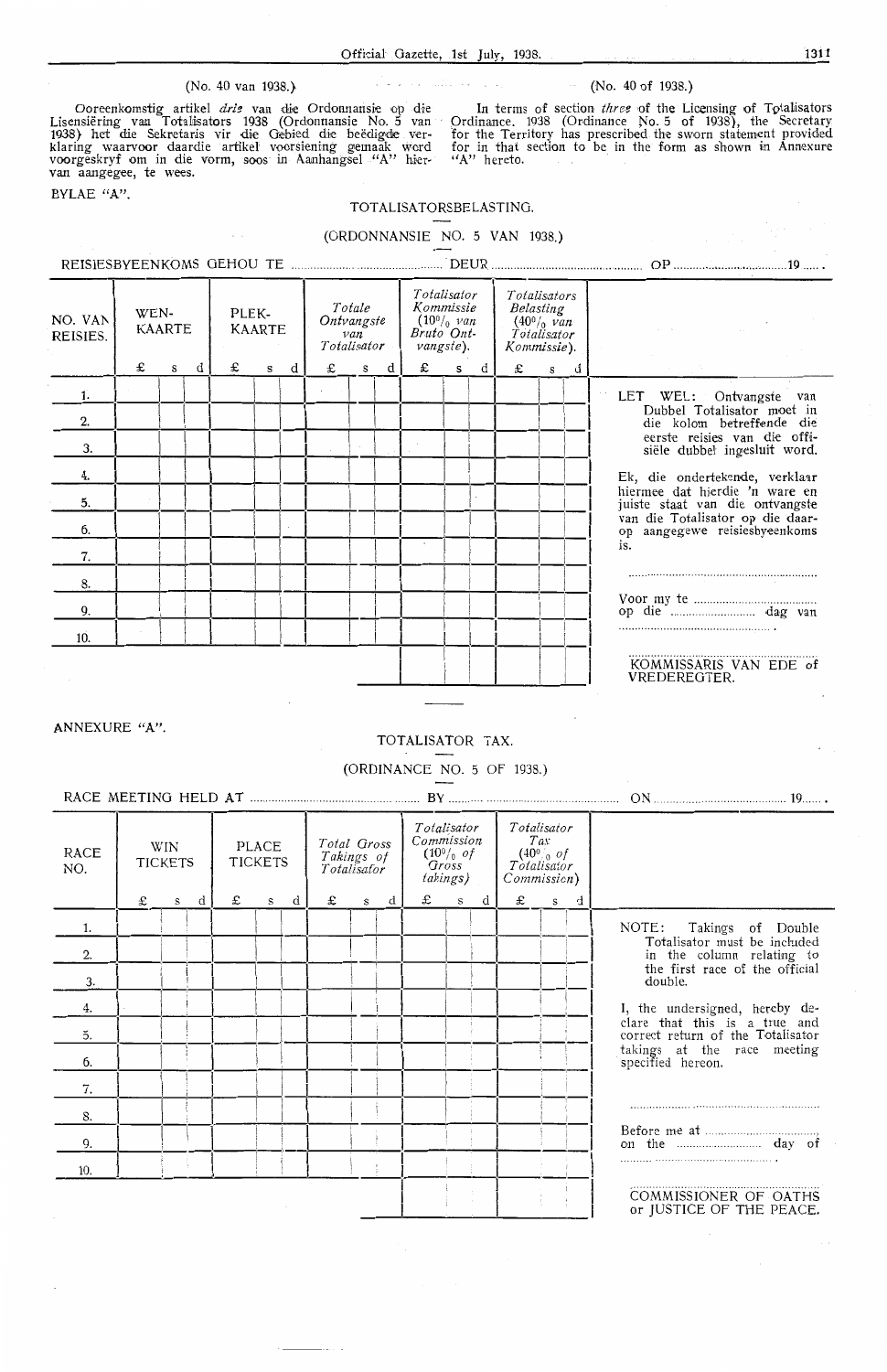#### (No. 41 Yan / of 1938.}

#### HANDELSMERKE. / TRADE MARKS.

#### ONBETAALDE HERNUWINGSFOOIE. (Vir die tydperk eindigende 21 Junie 1938.) UNPAID RENEWAL FEES. (For period ending the 21st June, 1938.)

Naam van Eienaar. / Name of Proprietor.

201. Mc. Coy's Laboratories Inc.

Akteskantoor, Windhoek, 20 Junie 1938. Deeds Registry,

Windhoek, 2oth June, 1938.

#### (No. 42 van 1938.)

 $N<sub>0</sub>$ 

#### KOOPERATIEWE LANDBOUVERENIGINOS.

Die volgende besonderhede in verband met die lidmaatskap van Koöperatiewe Landbouverenigings word vir alge-<br>mene informasie gepubliseer ooreenkomstig die bepalings van<br>sub-artikel (3) van artikel 31 van die Koöperasie Proklamasie No. 19 van 1922.

H. F. DOWLING, Bow Enver,<br>Registrateur van Aktes Registrature van A

#### (No. 42 of 1938.)

#### CO-OPERATIVE AGRICUTURAL SOCIETIES.

The following particulars in regard *to* the membership of Co-operative Agricultural Societies are published for general information in accordance with the provisions of sub-section (3) of section 31 of the Co-operation Proclamation, No. 19 of 1922.

| EENDRAG CO-OPERATIVE AGRICULTURAL SOCIETY. |  |  |  |  |
|--------------------------------------------|--|--|--|--|
|--------------------------------------------|--|--|--|--|

*Lys van Lede.* - *List of Members.* 

| No.      | $N$ aam $-$ Name.                                                                                                                                                                         | Adres - Address.                     |  |
|----------|-------------------------------------------------------------------------------------------------------------------------------------------------------------------------------------------|--------------------------------------|--|
| 1.       | Andries Jacobus Meyer.                                                                                                                                                                    | P.O. Box 18, Outjo.                  |  |
| 2.       | Julius Josef Gert.                                                                                                                                                                        | P.O. Box 11, Outjo.                  |  |
| 3.       | Pieter Willem Jacobus van Heerden.                                                                                                                                                        | Hartebeestput, P.K. Outjo.           |  |
| 4.       | Leendert Johannes Lindeque.                                                                                                                                                               | Dagbreek, Outjo.                     |  |
| Ć.       | Gerrit Frederick Meyer Jnr.                                                                                                                                                               | Nungubtais, Outjo.                   |  |
| 6.       | Jacobus Henning.                                                                                                                                                                          | Goreis Sud, Outjo.                   |  |
| 7.<br>8. | Leonarah Meyer, geb./born de Beer, getroud buite goedere<br>gemeenskap met/married O.C.P. to Andries Jacobus<br>Meyer.<br>Hendrina Cicelia Botes, geb./born Pretorius, weduwee/<br>widow. | Box 18, Outjo.<br>Friedental, Outjo. |  |
|          | Registrasie Kantoor van Aktes,                                                                                                                                                            | H. F. DOWLING,                       |  |

Deeds Registry, Windhoek, 27.6.1938.

Registrateur van Koöperatiewe Verenigings en Maatskappye. Registrar of Co-operative Societies and Companies.

# **Advertensies.**

#### ADVERTIS!NO IN THE *OFFICIAL GAZETTE* OF SOUTH WEST AFRICA

1. The *Otficial Gazette* will be published on the 1st and 15th day of each month; in the event of either of those days falling on a Sunday or Public Holiday, the *Gazette* will be published on the next succeeding working day.

2. Advertisements for insertion in the *Gazette* must be delivered at the office of the Secretary for South West **Africa**  (Room 46, Government Buildings, Windhoek) in the languages in which they are to be published, not later than 4.30 p.m. on the *ninth* day before the date of publication of the Gazette in which they are to be inserted

3. Advertisements will be inserted in the *Gazette* after the official matter or in a supplement to the *Gazette* at the discretion of the Secretary.

# **Advertisements.**

#### ADVERTEER IN DIE *OFFISIELE KOERANT* **VAN**  SUIDWES-AFRIKA.

**1.** Die *Oftisiele Koerant* sai op die lste en 15de van elke maand verskyn; ingeval een van hierdie dae op 'n Sondag op Publieke Feesdag val, dan verskyn die *Otfisie/2 Koerant* op die eersvolgende werkdag.

2. Advertensies wat in die *Offisiele Koerant* geplaas moet word moet in die taal waarin hulle sal verskyn ingehandig word aan die kantoor van die Sekretaris vir Suidwes-Afrika (Kamer 46, Regerings-Geboue, Windhoek), nie later as 4.30 n.m. op die neende dag voor die datum van v•er- skyning van die *Offisiele Koerant* waartn die advertensies moet geplaas word nie.

3. Advertensies word in die *Offisiele Koerant* geplaas agter die offisiële gedeelte, of in 'n ekstra blad van die *Kocrant,* soos die Sekretaris mag goedvind.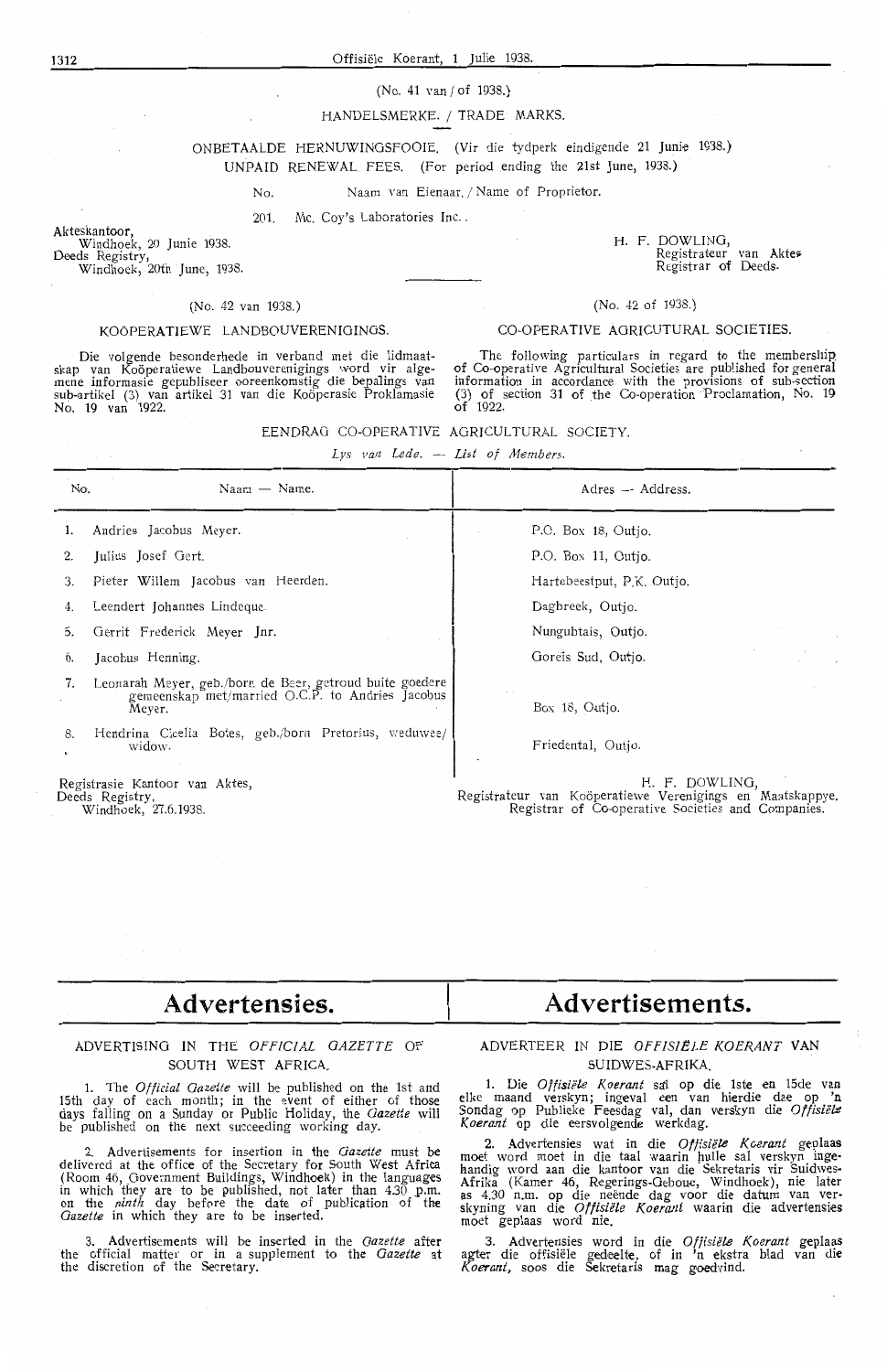4. Advertensies word in die *Offisiële Koerant* gepubli-<br>seer in die Engelse, Afrikaanse en Duitse tale; die nodige vertalinge moet deur die adverteerder of sy agent geiewer word. Dit moet onthou word dat die Duitse teks van die *Offisiele l(oerant* slegs 'n vertaling is, en nie die geoutoriseerde uitgawe is nie.

5. Slegs wetsadvertensies word aangeneem vir publikasie in die *Offisiele l(oerant,* en hulle is onderworpe aan die goedkeuring van die Sekretaris vir Suidwes-Afrika, wat die aanneming of verdere publikasie van 'n advertensie mag weier.

6. Advertensies moet saver as moontlik op die masjien geskryf wees. Die manuskrip van advertensies moet slegs op een kant van die papier geskryf word, en alle name moet duidelik wees; ingeval 'n naam ingevolge onduidelike handskrif foutief gedruk word, dan' kan die advertensies slegs dan weer gedruk word as die koste van 'n nuwe opneming betaal word.

7. Die jaarlikse intekengeld vir die *Offisiële Koerant* is 20/-, posvry in hierdie Gebied en die Unie van Suid-Afrika, verkrygbaar van die here John Meinert, Bpk., Posbus 56, Windhoek. Posgeld moet vooruit betaal word deur oorseese<br>intekenaars. Enkele eksemplare van die *Offisiële Koerant* is verkrygbaar of van die here John Meinert, Bpk., Posbus 56, Windhoek, of van die Sekretaris vir Suidwes-Afrika, teen die prys van 1/- per eksemplaar.

8. Die koste vir die opname van advertensies, behalwe die kennisgewings, wat in die volgende paragraaf genoem is, is teen die tarief van 7/6 per duim enkeI kolom, en 15/ per duim dubbel kolom, herhalings teen half prys. (Gedeel tes van 'n duim moet as 'n volle duim bereken word.)

9. Kennisgewings aan krediteure en debiteure in die boedels van oorlede persone, en kennisgewings van eksekuteurs<br>betreffende likwidasie-rekenings, wat vir inspeksie lê, word in skedule-vorm gepubliseer teen 12/- per boedel.

10. Geen advertensie sal geplaas word nie, tensy die koste vooruit betaal is. Tjeks, wissels, pos- of geldorders moet betaalbaar gemaak word aan die Sekretaris vir Suidwes-Afrika.

4. Advertisements will be published in the *Official Gazette* in the English, Dutch or German languages; the necessary translations must be furnished by the advertiser or his agent. It should be borne in mind however, that the German version of the *Gazette* is a translation only and not the authorised issue.

5. Only legal advertisements are accepted for publication in the *Official Gazettz,* and are subject *to* the approval of the Secretary for South West Africa, who can refuse to accept or decline further publication of any advertisement.

6. Advertisements should as far as possible be type-<br>written. Manuscript of advertisements should be written on one side of the paper only, and all proper names plainly inscribed; in the event of any name being incorrectly primted as a result of indistinct writing, the advertisement can only be republished on payment of the cost of another insertion.

7. The Subscription for the *Official Gazette* is 20/- **per**  annum, post free in this Territory and the Union of South Africa obtainable from Messrs. John Meinert Ltd., Box 56, Windhoek. Postage must be prepaid by Overseas subscribers.<br>Single copies of the *Gazette* may be obtained either from Messrs. John Meinert Ltd., Box 56, Windhoek, or from the Secretary for South West Africa at the price of 1/- per copy.

8. The charge for the insertion of advertisements other than the notices mentioned in the succeeding paragraph is at the rate of 7/6 per inch single column and 15/- per inch! double column, repeats half price. (Fractions of an inch to be reckoned an inch.)

9. Notices *to* Creditors and Debtors in the estates of deceased persons and notices of executors concerning liquidation accounts lying for inspection, are published in schedule form at  $12/-$  per estate.

10. No advertisement will be inserted unless the charge is prepaid. Cheques, drafts, postal orders or money orders must be made payable *to* the Secretary for South West Africa.

KENNISGEWINOS VAN KURATORS EN BOEDELBE REDDERAARS. Ingevolge artikel *vier-en-sestig,* onderartikel

(3), artikel sewentig en artikel neën-en-dertig, onderartikel (2) van die Insolvensie-Ordonnansie 1928. Kennis word hiermee gegee dat die persone ver meld in die aangehegte Bylae as kurators of boedelberedderaars, soos die geval mag wees, van die daarin as gesekwestreer of afgestaan vermelde boedels aangestel is; en dat persone, wat geld aan die boedels skuld hul skulde by die aangegewe adresse binne die tydperke vermeld in die Bylae moet betaal.

Verder dat 'n byeenkoms van skuldeisers ( dus die twede byeenkoms in diegene van die boedels wat ge· ;ekwestreer is) met betrekking tot vermelde boedels op die datums, tye en plekke vermeld in die Bylae gehou sal word vir die bewys van aansprake teen die boedel, die ontvangs van die verslag van die kurator of die boedelberedderaar omtrent die aangeleenthede en toestand van die boedel, asook vir die verstrekking van instruksies aan die kurator of boedelberedderaar betreffende die verkoop of opvordering van enige gedeelte van die boedel of betreffende enige aangeleentheid in verband met die beheer daarvan.

In Windhoek word die byeenkomste voor die Meester gehou en op ander plekke voor die Magistraat.

NOTICES OF TRUSTEES AND ASSIGNEES. Pursuant to Section *sixty-four,* Sub-section (3), Section *seventy* and Section *thirty-nine,* Sub-section (2), of the Insolvency Ordinance, 1928.

Notice is hereby given that the persons mentioned in the subjoined Schedule have been appointed Trustees or Assignees, as the case may be, of the Estates therein mentioned as having been sequestrated or assigned, that their audresses  $\bm{u}$ re therein set forth; and that the persons indebted to the Estates are required to pay their debts at the said addresses within rhe periods mentioned in the Schedule.

Further, that a meeting of creditors (being the second meeting in such of the said Estates as are under sequestration) will be held in the said Estates on the da•es and at the times and places mentioned in the Schedule, for the proof of claims ig\_,:inst the Estate, for the purpose of receiving the Trustee's or Assignee's report as to the affairs and condition of **the**  Estate, and of giving the Trustee or Assignee directions concerning the sale or recovery of any part of the Estate, or concerning any matter relating to the administration thereof.

Meetings in Windhoek will be held before the Master; elsewhere they will be held before the Magistrate.

Form. No. 3. / Form. No. 3. BYLAE.-SCHEDULE.

| No. van<br>Boedel<br>No. of<br>Estate | Naam en beskry- afgestaan<br>wing van Boedel of gesek-<br>Name and Descrip-Whether<br>tion of Estate | Of Boedel<br>lwestreer is<br>Assigned or<br>Sequestratedl | Naam van Ku-<br>rator of Boedel-<br>beredderaar<br>Name of<br>Trustee or<br>Assignee | Volledige adres<br>van Kurator of<br>Boedel -<br>beredderaar<br>Full Address<br>of Trustee or<br>Assignee | Dag<br>Dav     | Dag, Datum- en Uur van<br>Byeenkoms<br>Day, Date and Hour of<br>Meeting<br>Datum<br>Date | Uur<br>Hour | Plek van<br>Byeenkoms<br>Place of<br>Meeting | Tyd binne.<br>welke skuld<br>betaal moet<br>word<br>Time within<br>which debts<br>'payable |
|---------------------------------------|------------------------------------------------------------------------------------------------------|-----------------------------------------------------------|--------------------------------------------------------------------------------------|-----------------------------------------------------------------------------------------------------------|----------------|------------------------------------------------------------------------------------------|-------------|----------------------------------------------|--------------------------------------------------------------------------------------------|
| 470                                   | Friedrich Wilhelm Sequestrated<br>Erich Matthes,<br>a farmer of<br>Seeheim Ost                       |                                                           | E. Worms                                                                             | Box 18.<br>Windhoek                                                                                       | Wednes-<br>day | 20/7/38                                                                                  | 10 a.m.     | Keetmans-<br>hoop                            | 30 days                                                                                    |

 $\mathbf{r}=\mathbf{r}$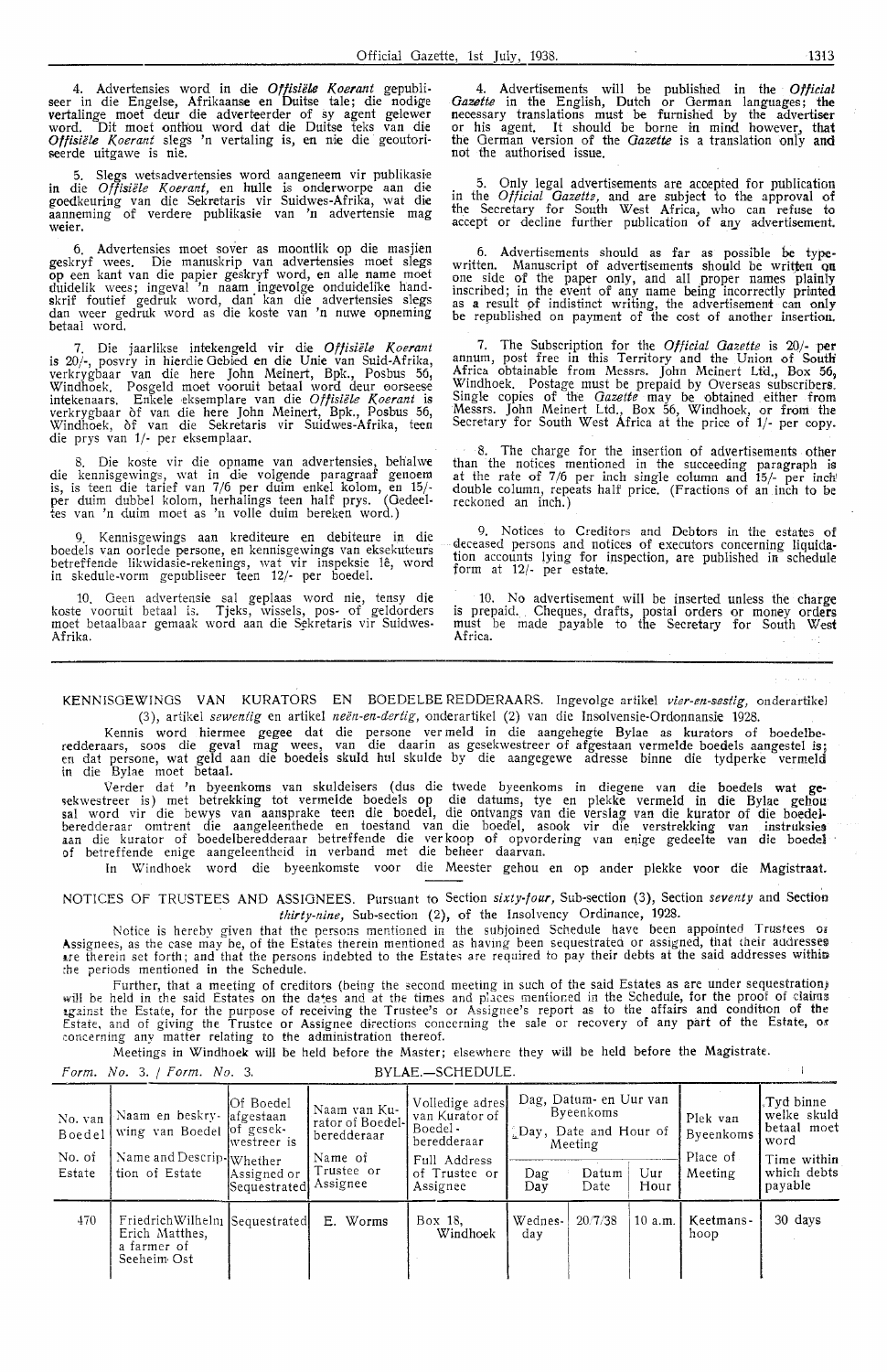KENNISOEWINO VAN KURATORS EN BOEDELBEREDDERAARS. Ingevolge artikel *neen-en-neentig,* onderartikel (2) van die Insolvensie-Ordonnansie, 1928.

Aangesien die likwidasierekenings en state van distribusie of/en kontribusie in die afgestane of gesekwestreerde hoedels vermeld in die onderstaande Bylae op die daarin genoemde datums bekragtig is, word hiermee kennis gegee dat 'n diwident uitgekeer of/en 'n kontribusie in vermelde boedels ingevorder sal word, soos uiteengesit in die Bylae, en dat elke kontribusiepligtige skuldeiser die deur hom verskuldigde bedrag aan die kurator of boedelberedde-<br>raar by die adres in die Bylae genoem, moet betaal.

NOTICES OF TRUSTEES AND ASSIGNEES. Pursuant to Section *ninety-nine*, Sub-section (2), of the Insolvency Ordinance, 1928.

The liquidation accounts and plans of distribution or/and contribution in the Assigned or Sequestrated Estates mentioned in the subjoined Schedule having been confirmed on the dates therein mentioned, notice is hereby given that<br>a dividend is in course of payment or/and a contribution in course of collection in the said Estates as set forth, and that every creditor liable to contribute is required to pay the trustee or assignee the amount for which he is liable at the address mentioned in the Schedule.

*Form. No.* 7 */Form.No.* 7. BYLAE.-SCHEDULE.

| No. van<br>Boe del<br>No. of<br>Estate | Naam en Beskrywing<br>van Boedel<br>Name and Description<br>of Estate | Datum<br>waarop Re-<br>kening be-<br>kragtig is<br>Date when<br>Account<br>Confirmed | Of 'n diwident uitgekeer<br>word of 'n kontribusie<br>ingevord, word of beide<br>Whether a Dividend is<br>being paid or Contri-<br>bution being collected,<br>or both | Naam van Kurator of<br>Boedelberedderaar<br>Name of Trustee or<br>Assignee | Volledige Adres van<br>Kurator of<br>Boedelberedderaar<br>Full Address of Trustee<br>or Assignee |
|----------------------------------------|-----------------------------------------------------------------------|--------------------------------------------------------------------------------------|-----------------------------------------------------------------------------------------------------------------------------------------------------------------------|----------------------------------------------------------------------------|--------------------------------------------------------------------------------------------------|
| 451                                    | Insolvent Estate of<br>August Karl Powilleit                          | 8/6/38                                                                               | Dividend being paid                                                                                                                                                   | J. H. Rathbone                                                             | Box 43, Grootfontein                                                                             |

**KENNISOEWINO** DEUR EKSEKUTEURS BETREFFENDE LIKWIDASIE-REKENINGS TER JNSAGE. Artikel 68, Wet No. 24 van 1913, soos toegepas op Suidwes-Afrika.

Kennisgewing geskied hiermee dat duplikate van die Administrasie- en Distribusierekenings in die boedels vermeld **in** die navolgende Bylae, ter insage van al die persone, wat daarin belang het, op die kantore van die Meester<br>en die Magistraat, soos vermeld, gedurende 'n tydperk van drie weke (of langer indien spesiaal vermeld) vanaf daarteen by die Meester binne die vermelde tydperk ingedien word nie, sal die betrokke eksekuteurs oorgaan tot uitbetaling ooreenkomstig vermelde rekenings.

**NOTICE BY** EXECUTORS CONCERNING LIQUIDATION ACCOUNTS LYING FOR INSPECTION: Section 68, Act No. 24 of 1913, as applied to South West Africa.

Notice is hereby given that copies of the Administration and Distribution Accounts in the Estates specified in **fire** attached Schedule will be open for the inspection of all persons interested therein for a period of 21 days (or longer if specially stated) from the dates specified, or from the date of publication hereof, whichever may be later, and at **th'e** Offices of the Master and Magistrate as stated. Should no objection thereto be lodged with the Master during the **period** of inspection the Executors concerned will proceed to make payments in accordance therewith. BYLAE.-SCHEDULE.

Boede!No. Estate No. 2206 2062 2063 2085 48594 BO EDEL VAN WYLE ESTATE LATE Hulda Brettschneider Heiltje Magdalena Christie (born Borstlap) and Pieter John !Christie surviving spouse Mathilde Oesine Rebecka Diekmann F. W. Sommer Henry Burton Beskrywing van Rekening Description of Account First and Final First and Final Liquidation and Distrib. Account First Liquidation and Distribution First and Final Liquidation and Distrib. Account First and Final Datum Tydperk Date Period 30 days 21 days from 1/7/38 **21** days 21 days 2/7/38 Kantoor van die Office of the Meester | Magistraat<br>Master | Magistrate Magistrate Windhoek Windhoek Windhoek **Windhoek**  Windhoek. Orootfontein Otjiwarongo Otiiwarongo Grootfontein Naam en adres v. eksekuteur of gemagtigde Agent Name and Address of Executor or authoriz. Agent Hermann Brettschneider, Tsumeb Pieter John Christie, Executor Testamentary, c/o Shar & Bloch, Box 452, Windhoek W. & A. Diekmann, Exec. Testamentary, *c,1o* Edw. Ecker, Otjiwarongo Mrs. Clara Sommer , H. Grueber, Agent, Tsumeb Helen Marie Burton, born Kannemeyer, and Edward Ridge Syfret, c/o Justizrat Dr. Albert Stark, Box 37, Windhoek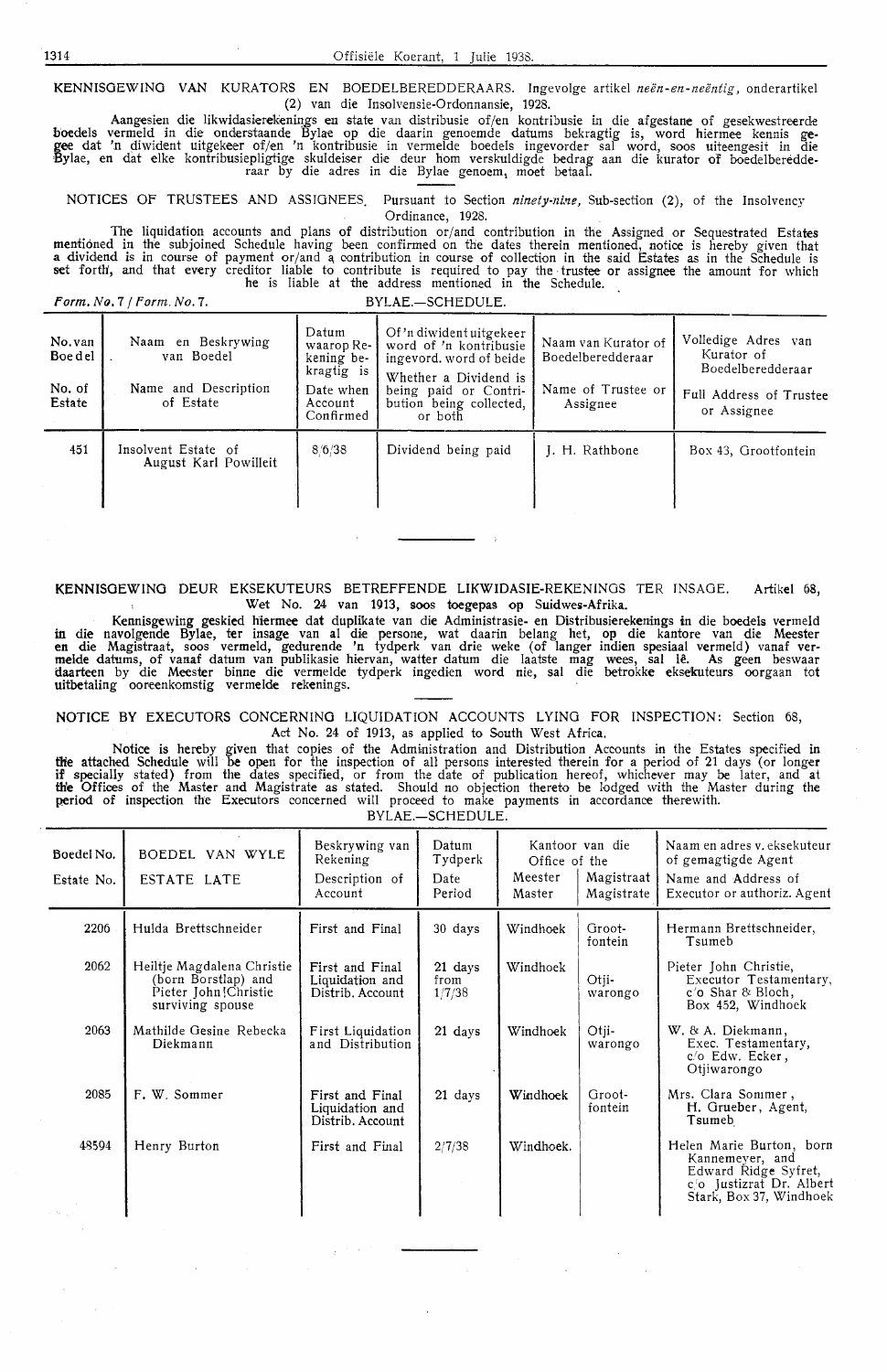#### MOTORTRANSPORT, SUIDWES-AFRIKA. - MOTOR CARRIER TRANSPORTATION, S.W. AFRICA.

Die onderstaande aansoeke om motortransportsertifikate word lkragtens sub-artikel 1 van artikel 13 van die Motortransportwet, en sub-artikel 2 van regulasie 2 gepubliseer.

Skriftelike vertoe (in duplikaat) tot ondersteuning of bestryding van hierdie aanooeke moet binne tien dae vanaf die datum van hierdie publikasie aan die Raad of 'betrokke plaaslike raad gerig word.

The undermentioned applications for motor carrier certificates are published in terms of sub-section 1 of section 13 of the Motor Carrier Transportation Act, and sub-section **(2)**  of regulation 2.

Written representations (in duplicate) in support of, **or.**  in opposition to, such applications must be made to the Board or local board ooncerned within. ten days from the date of this publication.

| No. van<br>aansoek.<br>No. of<br>application. | Naam van applikant.<br>Name of applicant.                                         | voorgestelde<br>Aard van<br>motortransport en getal<br>voertuie.<br>Nature of proposed motor<br>carrier transportation and<br>number of vehicles. | Plekke waartussen en roetes waaroor, of<br>die gebied waarin die voorgestelde motor-<br>transport gedryf sal word.<br>Points between and routes over, or area<br>within which the proposed motor carrier<br>transportation is to be effected.                                                                                                                                                                                          |
|-----------------------------------------------|-----------------------------------------------------------------------------------|---------------------------------------------------------------------------------------------------------------------------------------------------|----------------------------------------------------------------------------------------------------------------------------------------------------------------------------------------------------------------------------------------------------------------------------------------------------------------------------------------------------------------------------------------------------------------------------------------|
|                                               | Plaaslike Padvervoerraad, Windhoek.<br>Local Road Transportation Board, Windhoek. |                                                                                                                                                   |                                                                                                                                                                                                                                                                                                                                                                                                                                        |
| A. 38/49.                                     | Krabbenhoeft & Lampe,<br>Luderitz.                                                | Passasiers en goedere.<br>Eeu lorrie.<br>Passengers and goods.<br>One vehicle.                                                                    | Luderitz to Kolmanskop.                                                                                                                                                                                                                                                                                                                                                                                                                |
| A. $38/50$ .                                  | E. Beersmann, Okahandja.                                                          | Passasiers en goedere.<br>Een lorrie.<br>Passengers and goods.<br>One vehicle.                                                                    | Farms Nos. 278, 279, 276, 277 and 377,<br>Otjiwarongo District.                                                                                                                                                                                                                                                                                                                                                                        |
| A. 38/51.                                     | Mrs. I. Grunewald,<br>Okahandja.                                                  | Passasiers en goedere.<br>Een lorrie.<br>Passengers and goods.<br>One vehicle.                                                                    | Extension of route by the inclusion of the<br>farm Tiefenbach.                                                                                                                                                                                                                                                                                                                                                                         |
| A. 38/52.                                     | F. J. Enslin, Omaruru.                                                            | Passasiers en goedere.<br>Een lorrie.<br>Passengers and goods.<br>One vehicle.                                                                    | Omatako---Matador-Tiefenbach via<br>Bassermann—Huttenhain—Otutjaveva—<br>Guldenboden-Okakango Ranch-Okongo<br>Suid No. 175-Melinda-Sparenberg-<br>Okompaneno-Okakuja and adjoining<br>Land Bank farms, Okapuma- and thence<br>from Okakango Ranch to Omongongua<br>and Okahandja.                                                                                                                                                      |
| A. 38/58.                                     | T. Lubowski, Luderitz.                                                            | Passasiers en goedere.<br>Een lorrie.<br>Passengers and goods.<br>One vehicle.                                                                    | Luderitz to Kolmanskop.                                                                                                                                                                                                                                                                                                                                                                                                                |
| A. 38/55.                                     | W. Laupenmuhlen,<br>Luderitz.                                                     | Passasiers en goedere.<br>Een lorrie.<br>Passengers and goods.<br>One vehicle.                                                                    | Luderitz to Kolmanskop.                                                                                                                                                                                                                                                                                                                                                                                                                |
| A. 38/47.                                     | Mrs. I. Grunewald,<br>Okahandja.                                                  | Passasiers en goedere.<br>Een lorrie.<br>Passengers and goods.<br>One vehicle.                                                                    | Okahandja to Osire via Ombirisu-Osire<br>Sud-Osire Nord-Ondekaremba-<br>Schlettwein-Otjikururume-Okawi-<br>kenga-Rugby-Otutundu-Ousema-<br>Evero-Welgevonden-Afgunst-Havana<br>-Probeer-Sukses-Angola Settlement-<br>Doornkom-Steenbokvlakte-Utrecht-<br>Wewelsberg-Otjiku-Grootgeluk-<br>Amperdaar-Gravelotte-Ehangero-<br>Omatako via Bassermann to Okahandja.                                                                       |
| A. 38/48.                                     | C. C. Schlechter,<br>Okahandia.                                                   | Passasiers en goedere.<br>Een lorrie.<br>Passengers and goods.<br>One vehicle.                                                                    | Ombirisu-Evero-Welgevonden-Cornwall<br>Olympia-Colorado-Moravia-Osire<br>Nord-Okarusu-Osire Sud-Onde-<br>karemba-Schlettwein-Okotjituo-<br>Otjikururume-Okawikenga-Rugby-<br>Otutundu--Ousema-Ombirisu. Second<br>trip from Okatjiwaura-Erindi-<br>Osombaka-Okamakuza-Friesland-<br>Angola block-Otjoroharui-Woodstock<br>Otjisundo block-Otjekongo-Okatjise<br>and return via Friesland-Tuscany-<br>Damietta-Oukompaneno-Okatjiwaura. |

## NOTICE.

Notice is hereby given that fourteen days after publication of this notice application will be made for the transfer of the Butcher's Licence, held by PAUL STRAUBE on Erf No. 336, Windhoek, to PAUL STRAUBE (PTY) LTD., Windhoek.